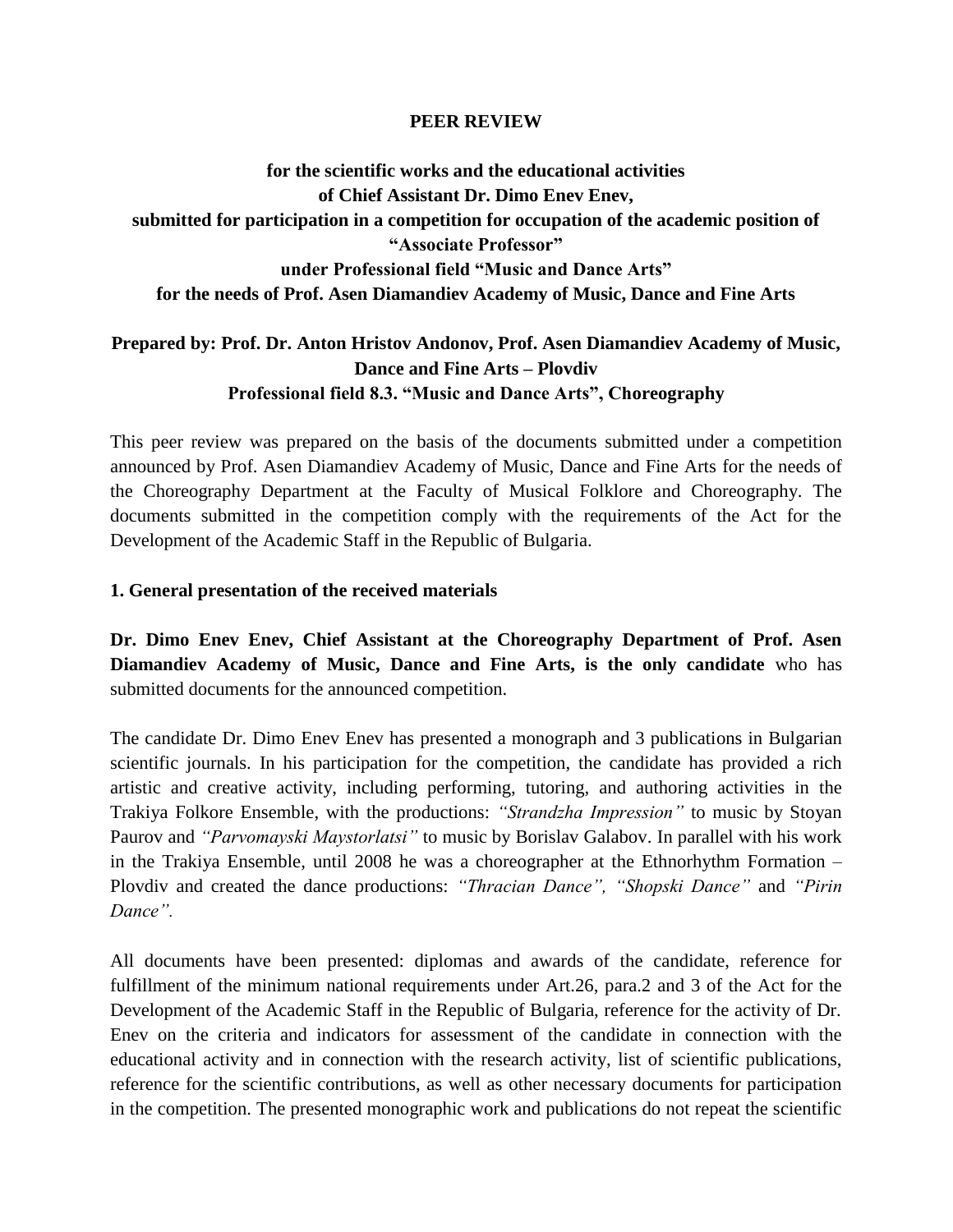production of the candidate for the acquisition of the educational and scientific degree of "Doctor".

In view of the above, I consider that all conditions for participation in this competition have been met.

## **2. Data of the candidate**

Dimo Enev's development related to dance folklore went through his dance performances from the age of 10 in amateur dance groups at the House of the People's Army – Burgas and the Atanas Manchev Dance Ensemble – Burgas. He successfully completed his professional training in 1999 in the Academy of Music, Dance and Fine Arts in Plovdiv in the specialty Bulgarian Folk Choreography in the class of Prof. Petar Lukanov and Associate Professor Roslana Moravenova. Since 2010, after successfully passing a competition for an Assistant, he proved himself as a pedagogue at Prof. Asen Diamandiev Academy of Music, Dance and Fine Arts, and now teaches in the disciplines: Choreographic Composition, Choreographic Directing, Staging of Dance Forms, and Samples of Bulgarian Folk Choreography.

In 2017, Dimo Enev acquired educational and scientific degree of "Doctor" in Choreography on the topic: *"The Unknown Erkech – the Path from Youth Teasing to Marriage".* He successfully combines his teaching work in the field of higher education with active creative and artistic activity, as a director of author's works in Bravo Folklore Dance Ensemble at the Hadzhi Dimitar Community Center in Sliven and with the Chirpanliy Ensemble in Chirpan with the dance performances *"Strandzha Impression"* to the music of Stoyan Paurov, *"Parvomayski Maystorlatsi"* to the music of Borislav Galabov and *"Pazardzhik Motives"* – folk music. In addition, as an expert choreographer, he participates in many commissions and juries of national competitions and festivals in Bulgaria, some of which are: *"Come to the Horo"* – Parvomay, *"Golden Dust"* – Chelopech, *"With Horo and Song in Voditsa Every Autumn"* – Popovo, and others.

## **3. General characteristics of the scientific production of the candidate**

Dr. Enev presents an extremely in-depth work related to the analysis of stage dance works on a folklore basis in the field of dance art. The materials on the habilitation are related to his interests in the research work, namely: the work of Prof. Kiril Dzhenev in the Trakiya Ensemble. The presented three publications are thematically focused on the monograph with specific and indepth compositional and dramatic analyzes of works from the repertoire of the Trakiya Folkore Ensemble in Plovdiv.

**1**. In *"Ovchar and Yuda Devoyka – the Creative View of Prof. Kiril Dzhenev to the Mysticism of the Rhodope Folklore"* /Collection of reports from the Science, Education and Innovation in the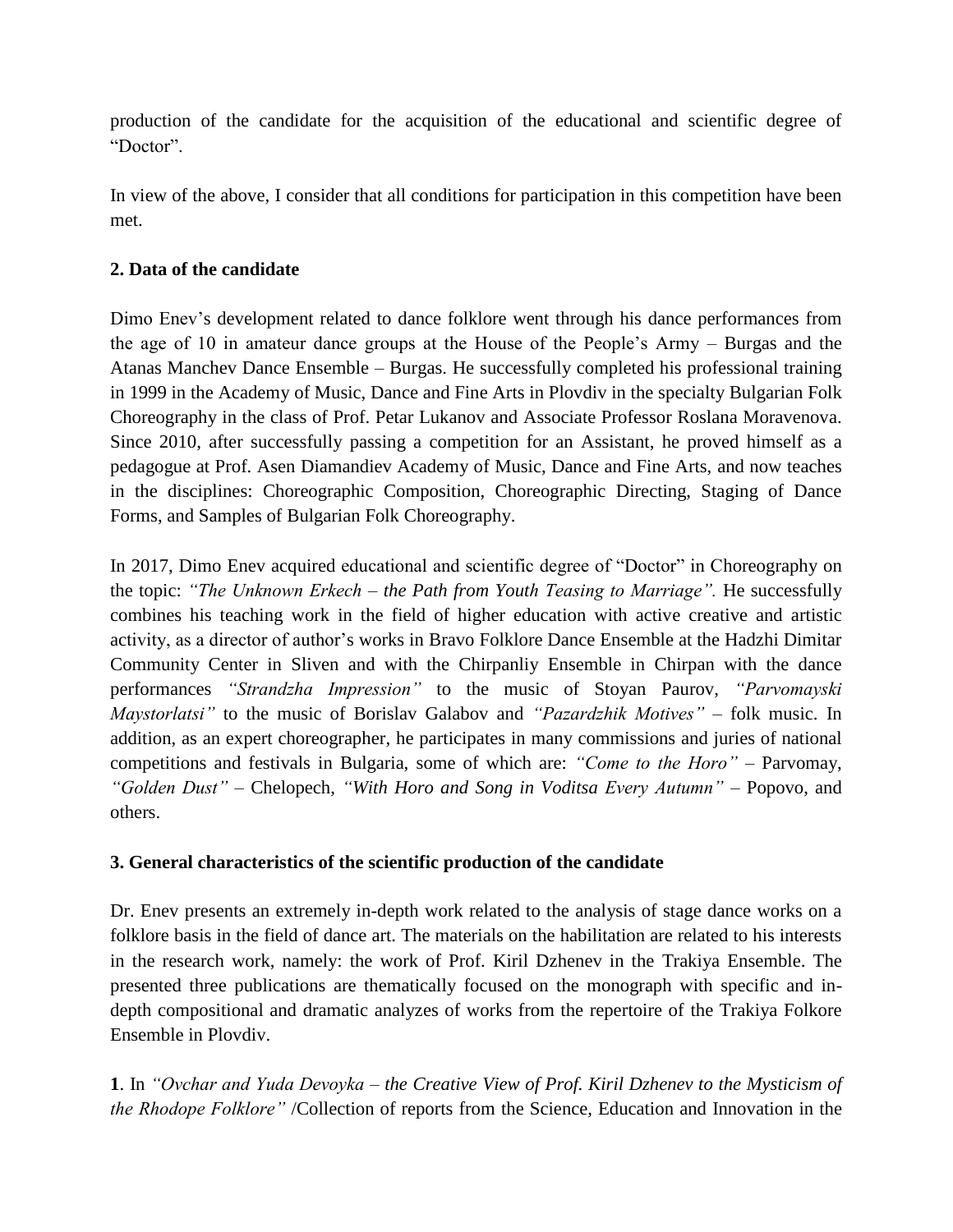Field of Art International Scientific Conference, 24.10.2019 – 26.10.2019, Academy of Music, Dance and Fine Arts, Plovdiv, pp.333-339/, Dr. Enev carries out in great depth a multifaceted compositional and dramaturgical analysis of the work *"Ovchar and Yuda Devoyka"*, reflecting the various techniques of the law of dramaturgy.

**2**. In *"The Effective Approach in the Construction of the Divertissement Dance – A Key Feature in the Work of Prof. Kiril Dzhenev"* /Collection of reports from the Spring Scientific Readings National Scientific Conference, 2020, Academy of Music, Dance and Fine Arts, Plovdiv, pp. 112-119/, Dimo Enev very skillfully analyzes the work, proves through arguments the thesis of the activity in divertissement dance built with the techniques in the composition, the characters, the props, the specifics in the movements, and last but not least, the symbiosis with the musical drama built by the mastery of Dzhenev.

**3.** In *"The Ritual Transformation of Caroling from the City of Saedinenie into the Kudi Dance" by Prof. Kiril Dzhenev"* /Collection of scientific reports, Yearbook – Academy of Music, Dance and Fine Music, Plovdiv, 2019, pp. 63-71/, the author examines in detail the stage transformation of the thematic form of stage-developed custom with specific ritual practices and artistic and dramatic nuances realized by the choreographer Kiril Dzhenev.

The presented to our attention monograph *"Dramaturgical Activity – A Basic Approach in Building the Dance Form in the Work of Prof. Kiril Dzhenev"* is a research study in three chapters, respecting the analytical approach, judgments, and awareness of the author. The researched topic has not been considered so far and is a contribution to the theory of Bulgarian folk choreography, scientifically applicable in the academic training of choreographers and students in folk dance. Apart from the general lexical and compositional choreographic structure of Prof. Dzhenev's works, the focus of the monograph is on the creative and artistic construction of the dance and the thematic message of the author recreated in the performing arts. The goal set in Enev's work proves that regardless of the form of the work – divertissement dance, thematically developed custom, plot dance, thematic dance, Kiril Dzhenev through masterful mastery of various means of expression establishes his handwriting in the actual expression of dance works.

I believe that the scientific development has drawn valuable conclusions that make the information practically applicable.

## **4. Scientific and applied contributions of the candidate**

The research publications, as well as the analyzes and conclusions on the subject of Dimo Enev's work, give grounds for summarization of the serious contributing moments in the work of Kiril Dzhenev.